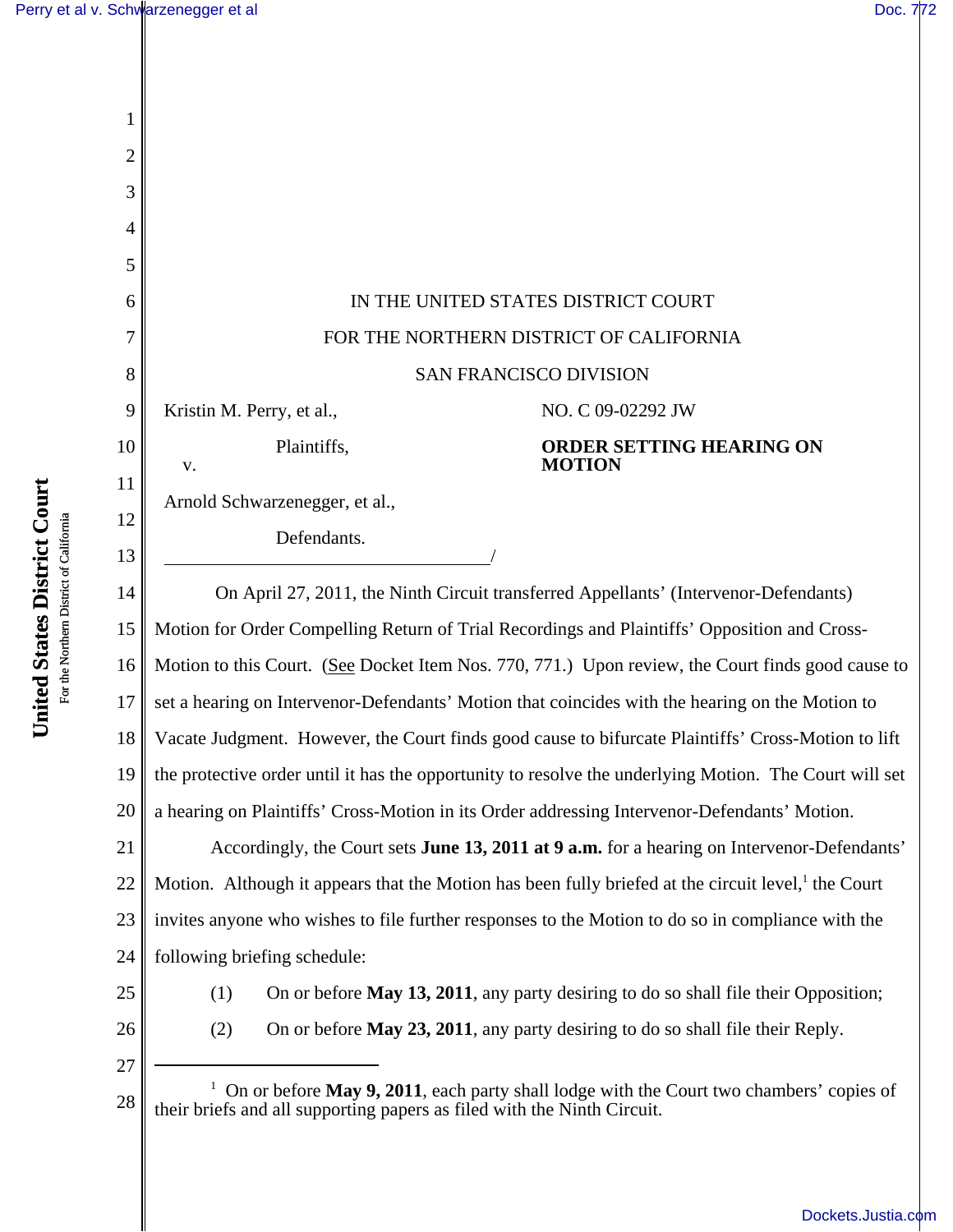For the Northern District of California For the Northern District of California

**United States District Court**

United States District Court

All participants in the trial, including the presiding judge (now retired), who are in possession of a recording of the trial proceedings, are ordered to appear at the hearing on **June 13, 2011,** to show cause as to why the recordings should not be returned to the Court's possession.

Dated: April 28, 2011

James Wase

JAMES WARE United States District Chief Judge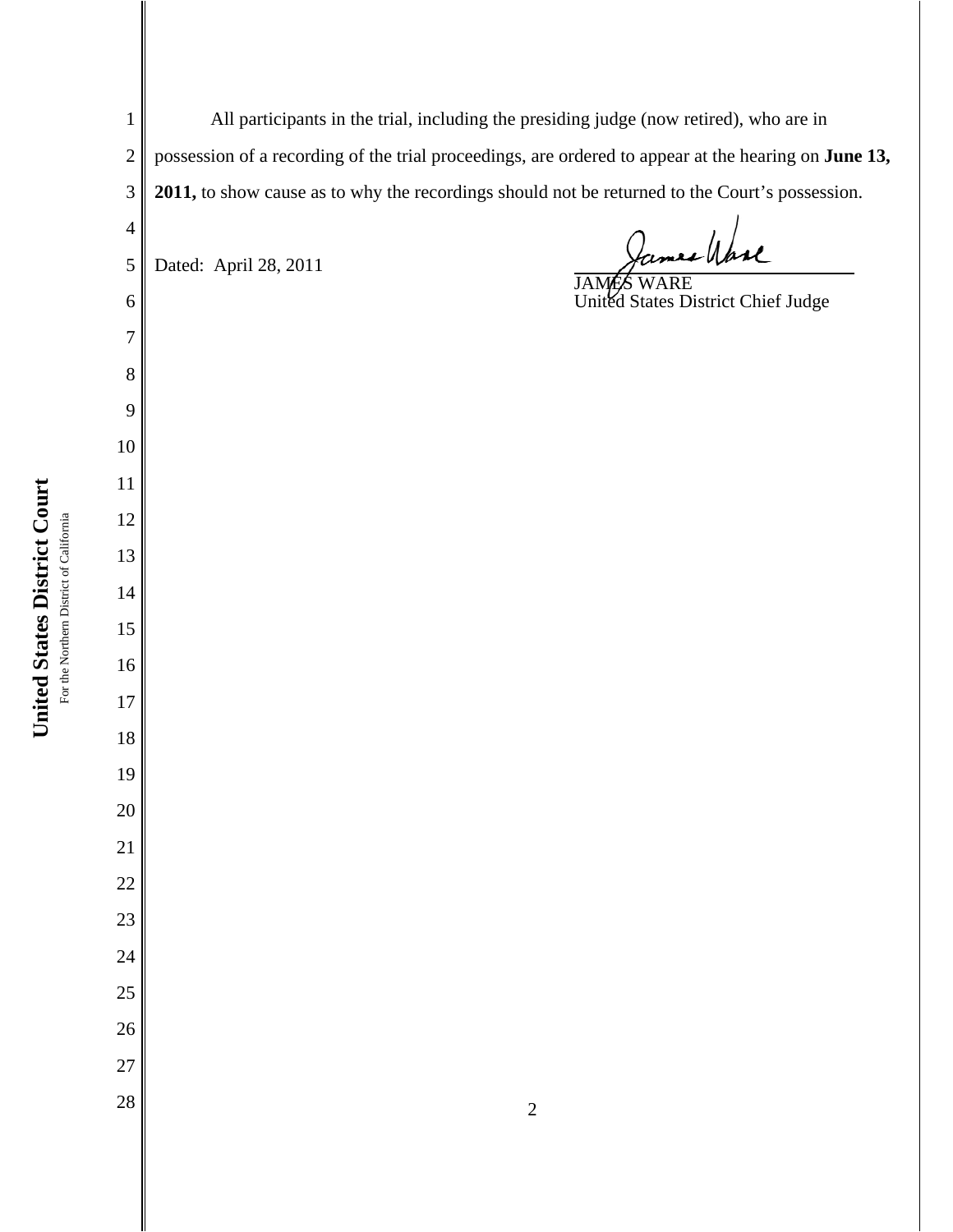1

2

3

| 4  | Andrew Walter Stroud stroud@mgslaw.com                                                          |
|----|-------------------------------------------------------------------------------------------------|
|    | Angela Christine Thompson angelathompsonesq@gmail.com                                           |
| 5  | Austin R. Nimocks animocks@telladf.org                                                          |
|    | Brian Ricardo Chavez-Ochoa chavezochoa@yahoo.com                                                |
| 6  | Brian W Raum braum@telladf.org                                                                  |
|    | Charles J. Cooper ccooper@cooperkirk.com                                                        |
| 7  | Charles Salvatore LiMandri cslimandri@limandri.com                                              |
|    | Christine Van Aken christine.van.aken@sfgov.org                                                 |
| 8  | Christopher Dean Dusseault cdusseault@gibsondunn.com                                            |
| 9  | Christopher Francis Stoll cstoll@nclrights.org<br>Christopher James Schweickert cjs@wcjuris.com |
|    | Claude Franklin Kolm claude.kolm@acgov.org                                                      |
| 10 | Daniel J. Powell Daniel.Powell@doj.ca.gov                                                       |
|    | Danny Yeh Chou danny.chou@sfgov.org                                                             |
| 11 | David Boies dboies@bsfllp.com                                                                   |
|    | David E. Bunim DBunim@haasnaja.com                                                              |
| 12 | David H. Thompson dthompson@cooperkirk.com                                                      |
|    | David L. Llewellyn DLlewellyn@LS4law.com                                                        |
| 13 | Diana E Richmond drichmond@sideman.com                                                          |
|    | Elizabeth O. Gill egill@aclunc.org                                                              |
| 14 | Enrique Antonio Monagas emonagas@gibsondunn.com                                                 |
|    | Eric Grant grant@hicks-thomas.com                                                               |
| 15 | Eric Alan Isaacson erici@rgrdlaw.com                                                            |
|    | Erin Brianna Bernstein Erin.Bernstein@sfgov.org                                                 |
| 16 | Ethan D. Dettmer edettmer@gibsondunn.com                                                        |
|    | Gordon Bruce Burns Gordon.Burns@doj.ca.gov                                                      |
| 17 | Herma Hill Kay hkay@law.berkeley.edu                                                            |
| 18 | Holly L Carmichael holly.l.carmichael@gmail.com<br>Howard C. Nielson hnielson@cooperkirk.com    |
|    | Ilona Margaret Turner iturner@nclrights.org                                                     |
| 19 | James Bopp jboppjr@bopplaw.com                                                                  |
|    | James A Campbell jcampbell@telladf.org                                                          |
| 20 | James C. Harrison jharrison@rjp.com                                                             |
|    | James Dixon Esseks jesseks@aclu.org                                                             |
| 21 | James J. Brosnahan jbrosnahan@mofo.com                                                          |
|    | Jennifer Carol Pizer jpizer@lambdalegal.org                                                     |
| 22 | Jennifer Lynn Monk jmonk@faith-freedom.com                                                      |
|    | Jeremy Michael Goldman jgoldman@bsfllp.com                                                      |
| 23 | Jerome Cary Roth Jerome. Roth @ mto.com                                                         |
|    | Jesse Michael Panuccio jpanuccio@cooperkirk.com                                                 |
| 24 | John Douglas Freed jfreed@cov.com                                                               |
| 25 | Jon Warren Davidson jdavidson@lambdalegal.org<br>Jordan W. Lorence jlorence@telladf.org         |
|    | Jose Hector Moreno jhmoreno@jhmlaw.com                                                          |
| 26 | Josh Schiller jischiller@bsfllp.com                                                             |
|    | Judy Whitehurst JWhitehurst@counsel.lacounty.gov                                                |
| 27 | Kari Lynn Krogseng krogseng@rjp.com                                                             |
|    |                                                                                                 |
| 28 | 3                                                                                               |
|    |                                                                                                 |
|    |                                                                                                 |
|    |                                                                                                 |
|    |                                                                                                 |
|    |                                                                                                 |
|    |                                                                                                 |
|    |                                                                                                 |
|    |                                                                                                 |

## **THIS IS TO CERTIFY THAT COPIES OF THIS ORDER HAVE BEEN DELIVERED TO:**

Retired Chief Judge Vaughn Walker, *email redacted* Alan Lawrence Schlosser aschlosser@aclunc.org Amir Cameron Tayrani ATayrani@gibsondunn.com Andrew Perry Pugno andrew@pugnolaw.com